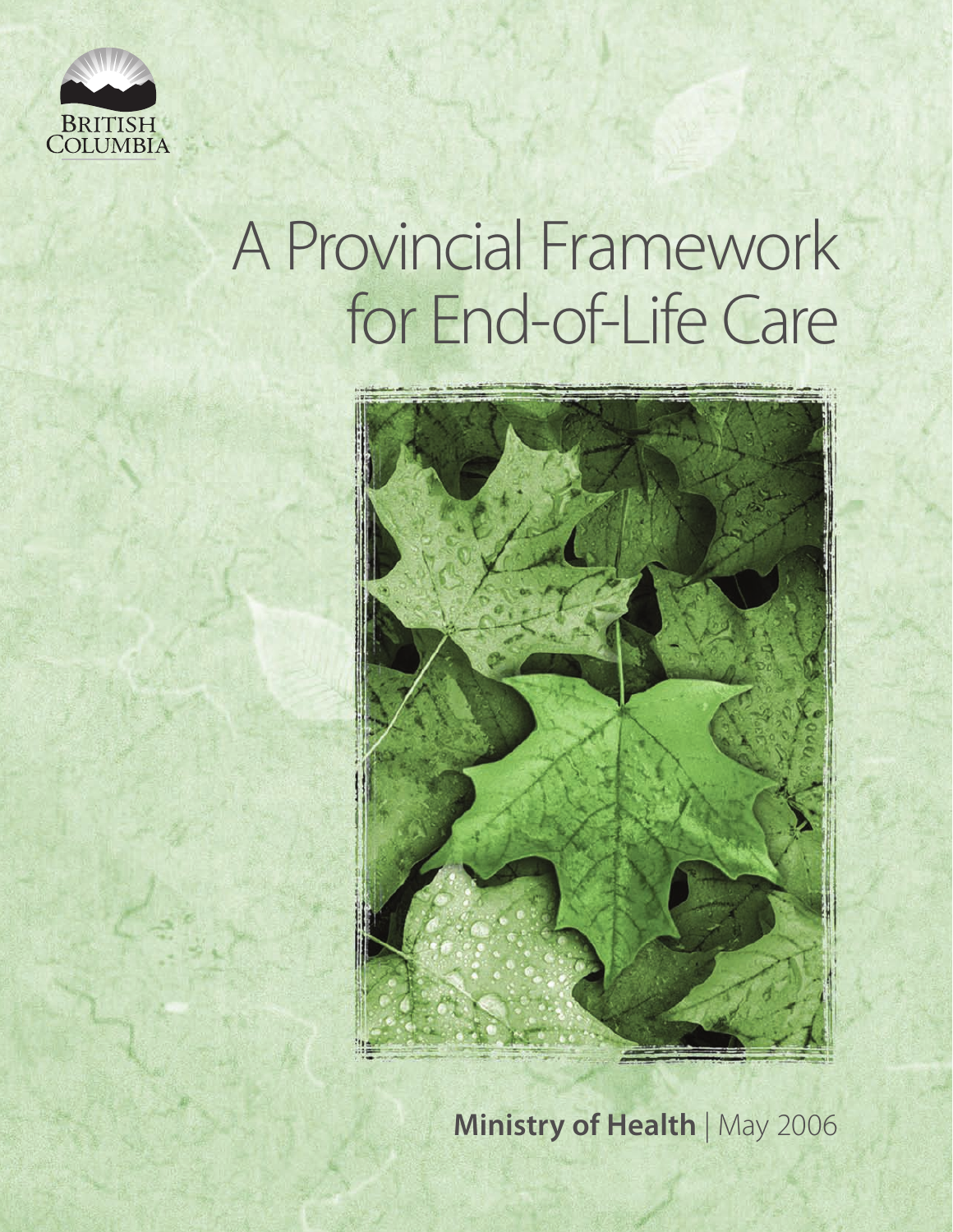# Letter from the Minister

British Columbia continues to develop a health care system that encourages choice and dignity, along with quality and patient-centred care, for people nearing the end of their life.

Our Provincial Framework for End-of-Life Care gives health authorities, service providers and community groups a basis for planning exemplary end-of-life care services.

The framework builds on the solid foundation of care services developed by dedicated family members, volunteers, health care professionals and service providers over many years. It follows on the substantial work of provincial and national planners to advance care and support for people in the final stages of their life.

In presenting this framework, the province acknowledges the many British Columbians who contributed to the discussion paper on a provincial end-of-life care strategy that informed the final document. As well, we would like to take this opportunity to thank the many volunteers who give of their own time to ensure families experiencing serious illness have compassionate support during this difficult time.

Thank you again for your efforts in assisting us to create a health care system that aims to ensure quality care at the end of life.

Deorge abbott

Minister of Health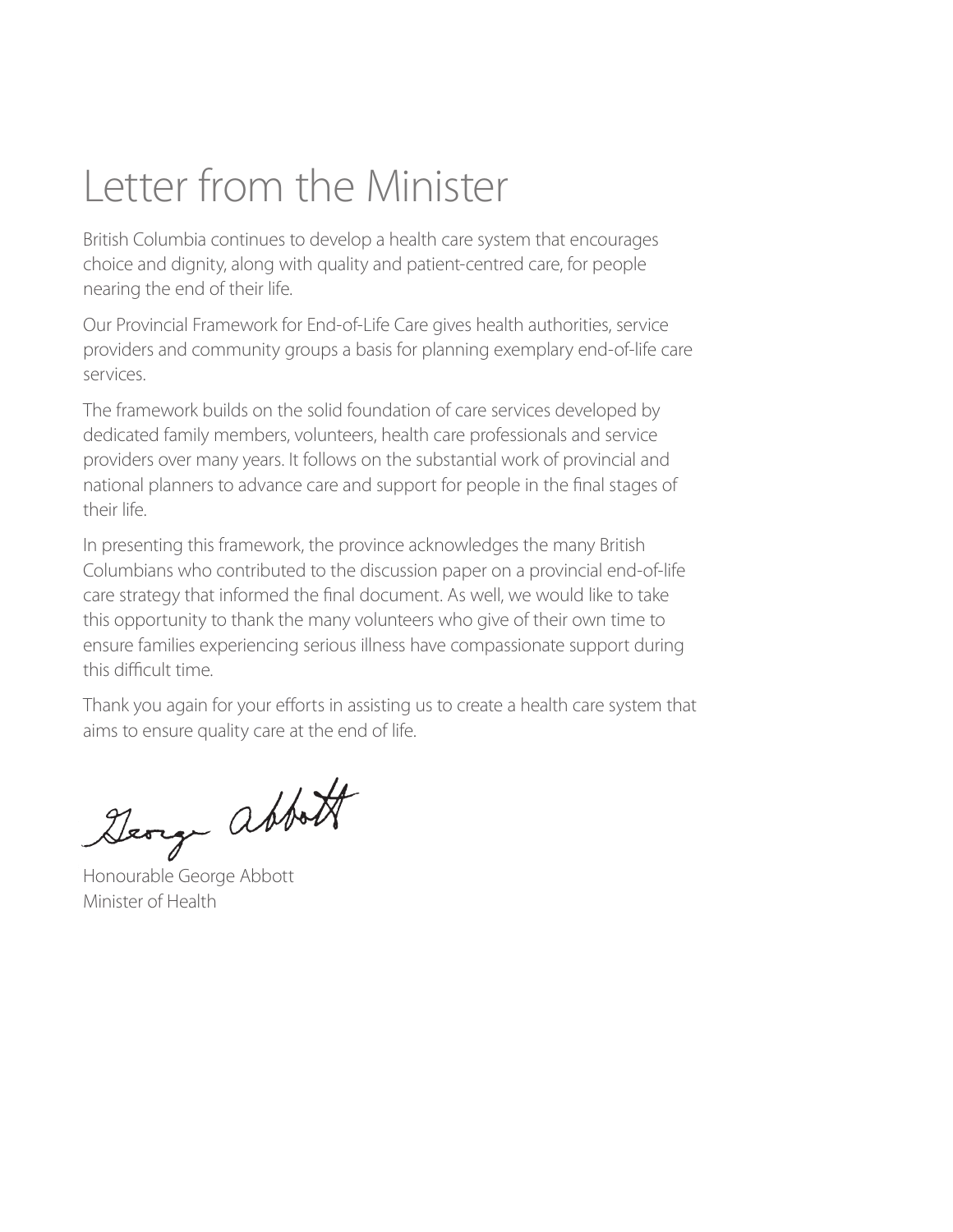# Table of Contents

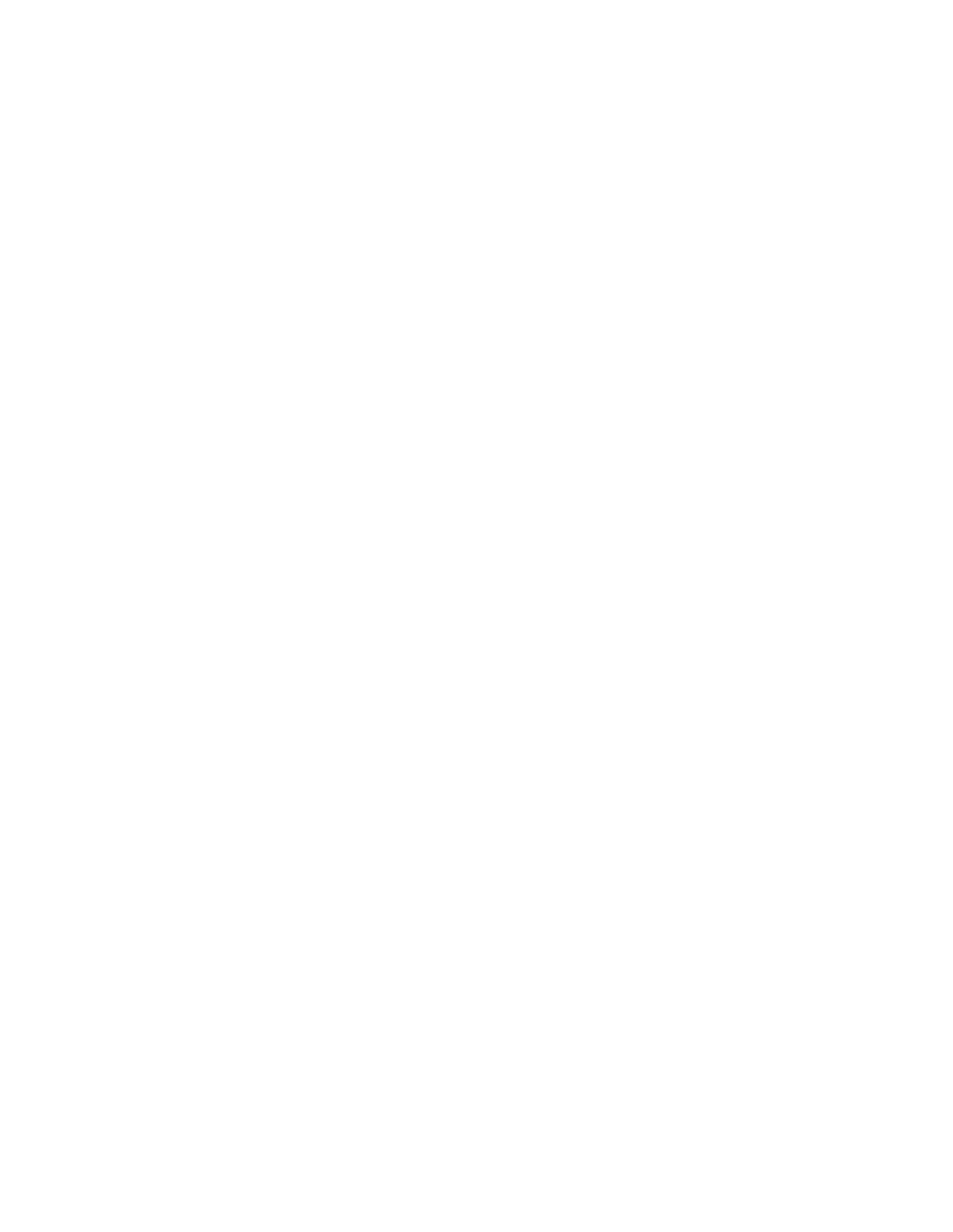# Introduction

The way we care for and support people who are dying, and their families, is one of the measures of our society and the social programs we provide. The Government of British Columbia is committed to establishing high quality end-of-life care and support as an integral part of our provincial health system. The publication of the Provincial Framework for End-of Life Care reflects this commitment. The province will work with health authorities, service providers and community groups to build on our existing services to create a system of exemplary end-of-life care.

The medical developments of the last century or so have yielded dramatic improvements in our overall quality of life, but they have been accompanied by an increasing medicalization of the dying process. Compared to earlier times, most of us have little direct experience of death. British Columbians are consequently unfamiliar, and sometimes uncomfortable, with what is the inevitable, final part of life.

These medical developments, along with other societal changes, have also led to significant shifts in the most prevalent causes of death and in the typical process of dying.

More than 90 per cent of deaths today occur as the result of end-stage and/or chronic health conditions, such as cardiovascular or respiratory disease or cancer. Although most of these deaths are, therefore, expected, it is still the case that around 60 per cent of British Columbians die in hospital. This happens even though we know that a large majority of the population would prefer to spend their final days at home, in familiar surroundings, with their families and friends around them. We also know that many of the people who currently die in hospital could, with appropriate preparation and support, die at home. This includes people whose home, in their final months or years, is a residential care facility. There are others who, for various reasons, cannot or do not wish to die in their own home. These people could die in the more peaceful surroundings of a hospice, rather than in an acute care hospital.

End-of-life care is continually evolving and, as British Columbia's population grows and ages, government recognizes this area is an expanding priority. Great improvements have occurred over the last two or three decades in palliative care and, particularly, in our ability to manage pain and other unpleasant symptoms. By combining the best of modern clinical palliative care with services to support people's social, psychological and spiritual needs, society has the means to deliver a very high standard of end-of-life care. Our challenge now is to take the steps necessary to ensure quality services are consistently available, so that British Columbians with a life-limiting illness, and their families, can experience the best possible quality of life during the transition to death.

Looking at the wider health system, it is clear that the time is right to enhance end-of-life care. Governments are identifying and making the critical changes necessary to ensure the publicly funded health system remains sustainable in the face of various anticipated future

The Government of *British Columbia is commi ed to tablishing high quality end- -life care and su ort as an integral part our provincial health system.* 

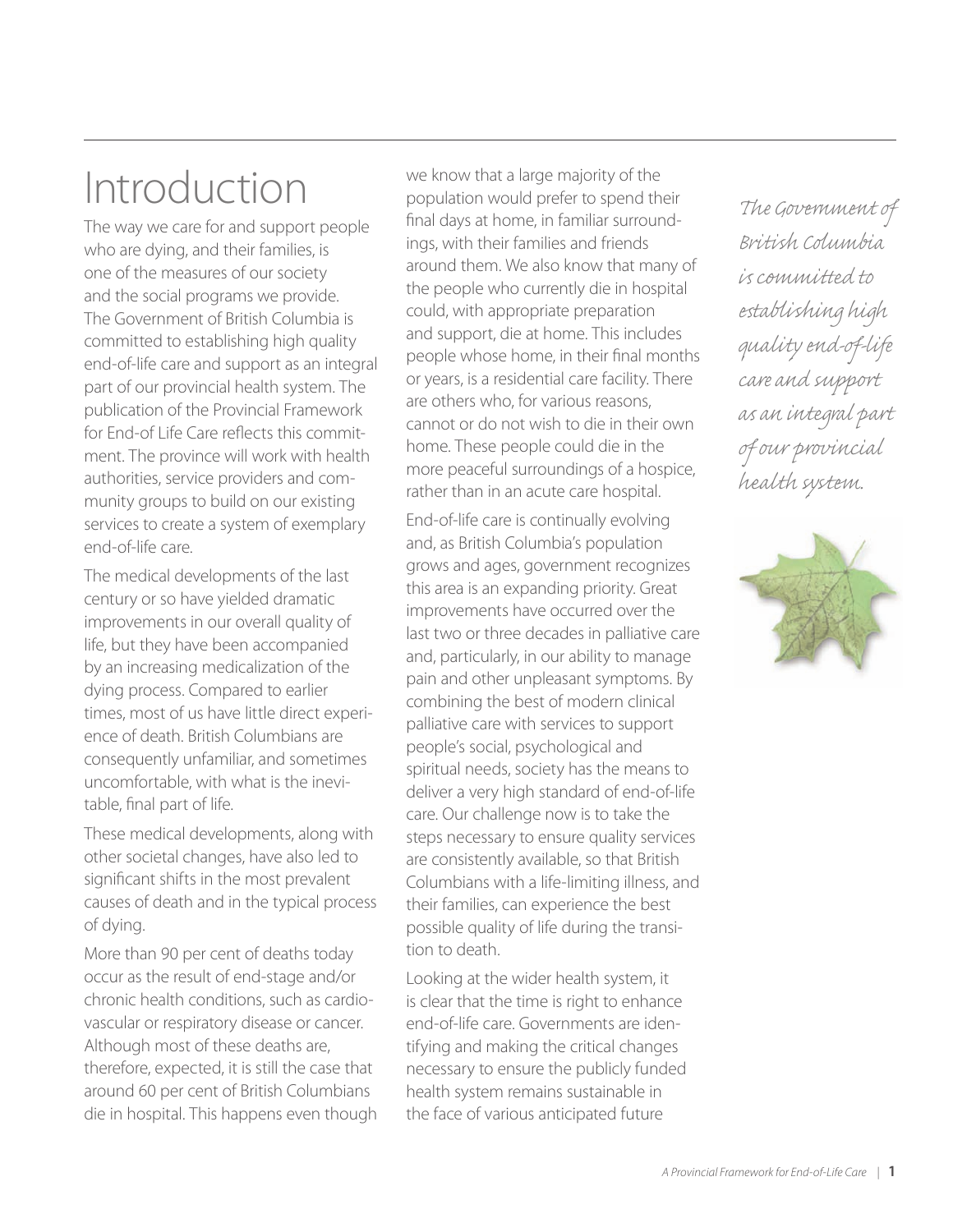*In all parts the health stem, the aim is to provide high quality services that me the patient's needs*  and preferences.



pressures, including the aging of British Columbia's population. Quality end-of-life care, delivered as part of the mainstream health system, is consistent with a number of actions considered crucial to effective health system redesign:

- **•** Today's acute care hospitals provide increasingly sophisticated and expensive services. Not everyone needs this intensive level of care and many could be cared for in other settings. This would help to ensure hospital services are available, in a timely manner, to people who need them.
- Home care is one of the most effective ways of meeting health care needs that do not require hospital treatment. It is also one of the best ways of increasing the number of people who can die in their own homes. Home care delays hospital admission until it is absolutely necessary.
- **Effective primary care and chronic** disease management services are widely regarded as necessary for the health system. With appropriate backup, primary care providers (family physicians and other health professionals familiar with the patient) could play a greater role in end-of-life care.
- **•** In all parts of the health system, the aim is to provide high quality services that meet the patient's needs and preferences. End-of-life care is a prime example of a service area that needs to be patient-centred.

Although improvements in end-of-life care are ongoing, we are fortunate in British Columbia to have a solid foundation on which to build. There are many individuals working in the health and

social services system who are well versed in the means of providing high quality end-of-life care. These individuals can be found in numerous settings, including health authorities, palliative care units, palliative response teams, home care programs, hospice societies, in private practice and in the academic and research communities.

Many of these same people have already been involved in previous provincial and national initiatives to advance palliative and end-of-life care. They include the lengthy national consultation process that led to the 2002 publication, A Model to Guide Hospice Palliative Care, by the Canadian Hospice Palliative Care Association. Many also contributed and responded to the province's 2002 Discussion Paper on a Provincial Strategy for End-of-Life Care in British Columbia.

As a government, and as a collection of groups and individuals with common aims, British Columbia is in a good position to accept the challenge to build an end-of-life care system that will provide a high standard of care so that, whenever possible, British Columbians can finish their lives in the manner and location of their choosing.

# Definitions

# **End-of-Life Care**

"End-of-life care" is the term used for the range of clinical and support services appropriate for dying people and their families. The goal of end-of-life care is the same regardless of the setting – to ensure the best possible quality of life for dying people and their families.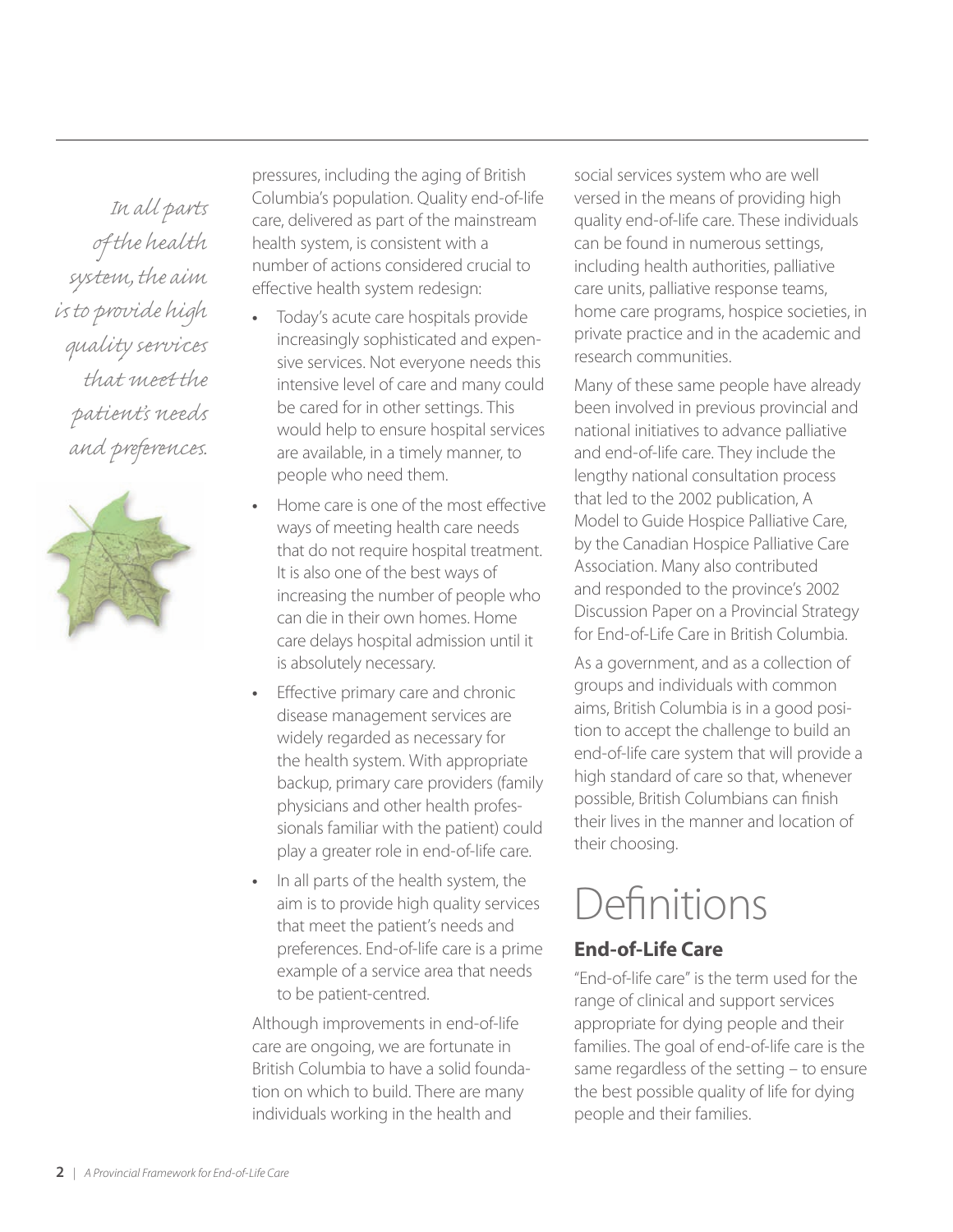## **Palliative Care**

"Palliative care" means the specialized care of people who are dying – care aimed at alleviating suffering (physical, emotional, psychosocial or spiritual), rather than curing. The term "palliative care" is generally used in association with people who have an active, progressive and advanced disease, with little or no prospect of cure.

# **Hospice Palliative Care**

"Hospice palliative care" is a philosophy of care that stresses the relief of suffering and improvement of the quality of living and dying. It helps patients and families to:

- **•** address physical, psychological, social, spiritual and practical issues and their associated expectations, needs, hopes and fears;
- **•** prepare for and manage selfdetermined life closure and the dying process; and
- **•** cope with loss and grief during illness and bereavement.

### **Notes on Terminology**

Many different definitions can be found for the above terms. Those provided here are taken from a variety of representative, recent sources.

Dame Cicely Saunders of the United Kingdom is credited with conceiving the modern "hospice" movement in the 1960s as an approach to providing holistic care for the dying.

"Palliative care" was coined by Dr. Balfour Mount in 1975 as a term acceptable in both English and French.

"Palliative care" has generally been used in hospitals and other large institutions.

"Hospice care" is more often associated with community programs that have usually developed as separate, voluntary organizations.

"Hospice palliative care" is a term that has been adopted by many organizations, including the Canadian Hospice Palliative Care Association, to encompass both sets of programs and origins. It unifies the overall movement and establishes common sets of principles and objectives.

"End-of-life care" is a more recent and more literal term that has been used, for example, by a subcommittee of the Government of Canada standing senate committee on social affairs, science and technology that has studied this issue. This term has generally been adopted to make it clear that a person dying from any cause, other than a completely sudden and unexpected one, might benefit from the services typically provided through palliative/hospice care. The terms "palliative" and "hospice care," in practice, have often been associated with a limited number of diseases, primarily cancer. Hence, the use of "end-of-life care" means an intention to offer specialized, holistic services to the wider group of people approaching death.

In many instances, these terms are used interchangeably. For the main part, "endof-life care" will be used in this document with the above meaning.

Although the term "hospice" is sometimes used to mean a general approach to care or a set of supportive services (similar to "hospice palliative care"), it is also used as a noun to refer to a building in which people spend the last days or

The goal of end- *-life care is the*  same regardless of the setting – to *ensure the best po ible quality*  of life for dying *people and their*  families.

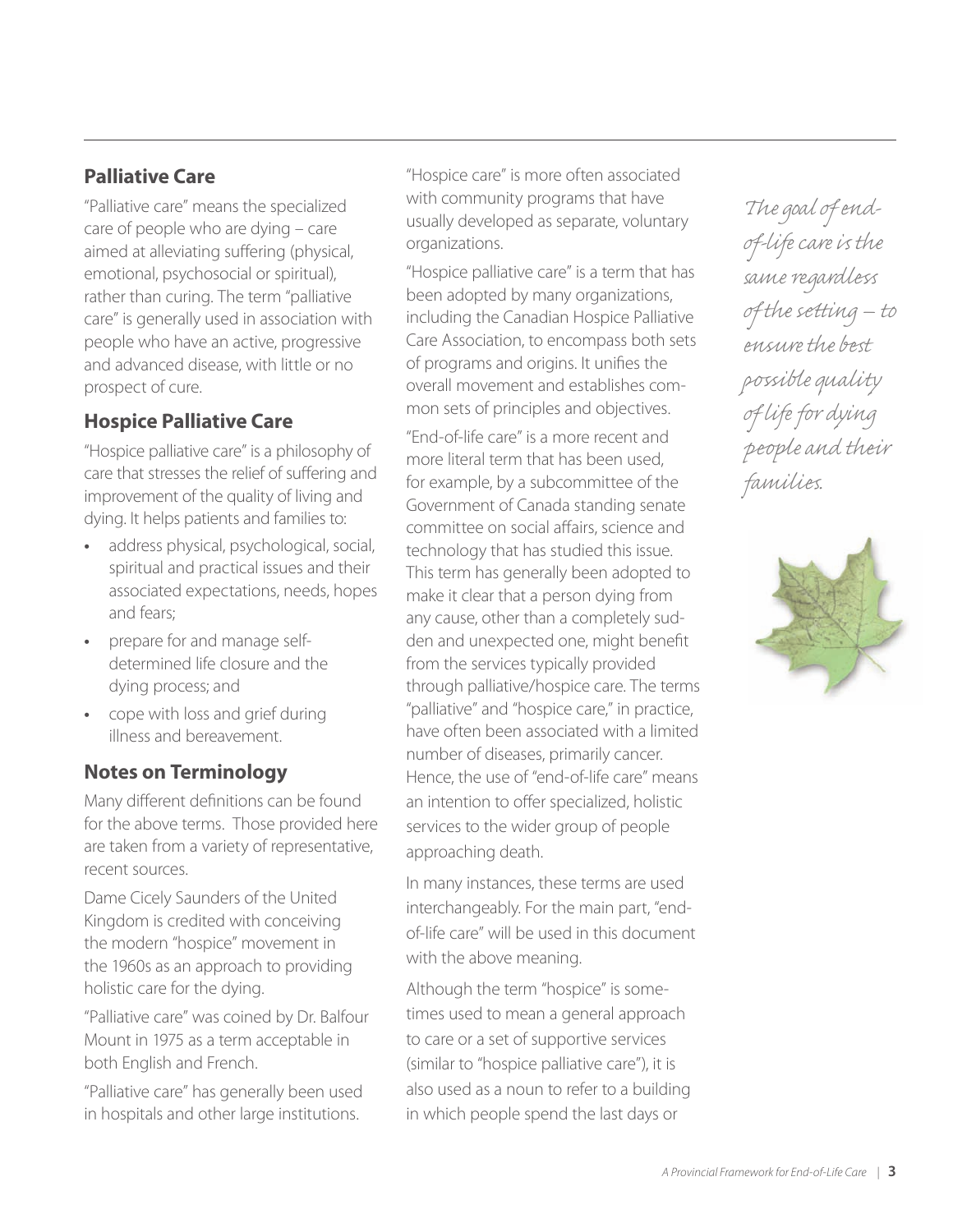*Health care providers, health*  authorities, *community groups and voluntary organizations will work closely tog her to create and deliver an*  effective system of *end- -life servic that are well planned and well co-ordinated..* 



weeks of their lives. In this document, where "hospice" is used as a noun it refers to such a specialized facility and the services provided within it. Community groups providing supportive services such as information, counselling and bereavement support are often known as hospice societies. Most of them, however, do not operate residential hospices.

Finally, where the term "family" is used in this document it should be taken to include both formal family members of the dying person and other individuals with close personal connections to the dying person.

# Vision

End-of-life care in British Columbia will be an essential part of the health service system. It will feature high quality services that are competent, compassionate and respectful of all people who are dying and their families. Patients and families will have choices, including a range of options to support death with dignity and comfort in the setting that best meets the needs of patients and family caregivers. Health care providers, health authorities, community groups and voluntary organizations will work closely together to create and deliver an effective system of end-of-life services that are well planned and well co-ordinated.

# Principles

Access to appropriate, high quality services and support should be available to any British Columbian who needs end-of-life care.

The following, more specific principles guide all aspects of end-of-life care:

- **1. Patient and Family Centred –** Care and services should be planned and delivered based on consideration of the patient and family as a unit with individual and collective needs and wishes. Providers should be sensitive to the particular personal, cultural and spiritual values and beliefs of the patient and family. The individual's and family's preferences should be solicited and respected in care delivery.
- **2. Ethical –** Care providers should respect the autonomy of the individual, their right to confidentiality and privacy and the ethical principles common to their culture. They should be straightforward and honest with the person and family and behave in accordance with all applicable standards of professional practice.
- **3. Enhancing Quality of Life and End of Life –** The primary objective is to enhance the quality of the individual's remaining life and to ensure they and their family experience as satisfying an end to life as is possible. In particular, care and support should be based on the assumptions that: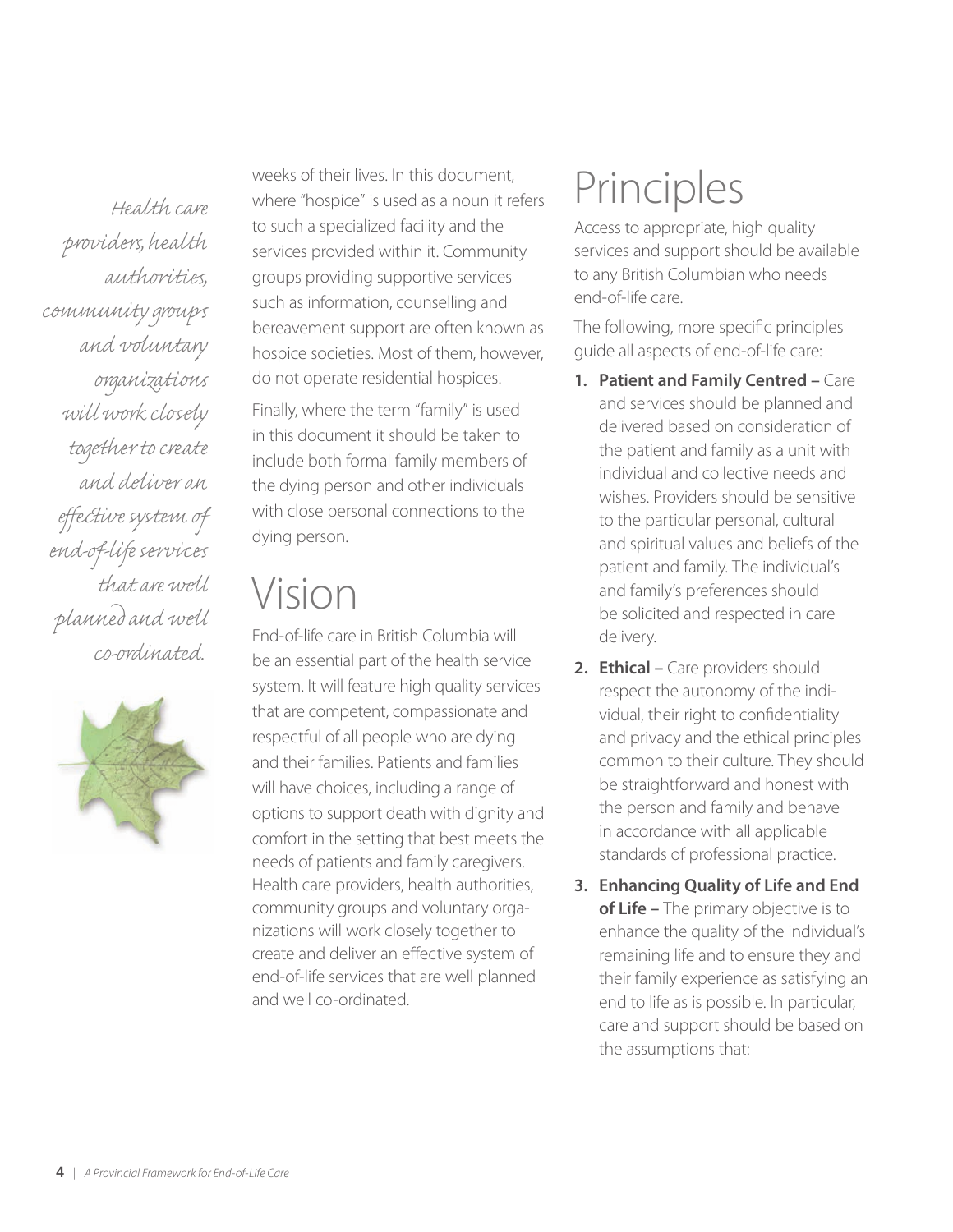- **•** they affirm life and treat death as normal;
- **•** they generally neither hasten nor postpone death;
- **•** the person should be helped to live as actively as possible for as long as possible;
- **•** the individual should be free from avoidable distress and suffering; and
- **•** the family should be actively supported in their bereavement, as well as during the dying process.
- **4. Accessible -** Appropriate services should be available where people live or, if this is not feasible, as close as possible to where they live, in the setting that is preferred by the person and their family and in a timely manner. Regardless of their particular disease, end-of-life services should be available to all people who want them, including children and younger adults.
- **5. Effective -** To be effective, services and supports should be:
- **•** evidence-based and consistent with appropriate sets of standards, norms and practice guidelines;
- **•** holistic, integrating services that respond to all of an individual's and family's physical, psychological, social, emotional and spiritual needs;
- **•** delivered by competent, well-trained providers, including volunteers, with the appropriate knowledge and skills and with the necessary expert backup; and
- well co-ordinated, using effective communication systems.
- **6. Collaborative –** Services should be developed and delivered collaboratively.
- **•** At the individual level, service providers of all types who are involved in a patient's and family's care need to communicate and work with one another, and with the recipients of care, to ensure services run smoothly and issues are responded to effectively as they arise.
- **•** At the system level, health authorities, service providers and other organizations (including community groups) need to work closely together to develop a workable system of services that makes the most effective use of the skills and resources of the various individuals and groups.
- **7. Adequately Resourced and Cost Effectively Delivered - It is** important to devote adequate and appropriate resources to end-of-life care. As governments invariably face competing pressures for limited funds, it is also important to ensure that end-of-life services are delivered in the most cost-effective, affordable way possible.



### **Introduction**

This section sets out the key services and other elements that need to be present in a well-functioning system of end-of-life care. It identifies the key services and where (in what settings) they need to be available. The descriptions of the services are organized by the service location (home, residential facility, hospice and

End-of-life services should *be available to all people ¢ o want them, including children and younger adults.*

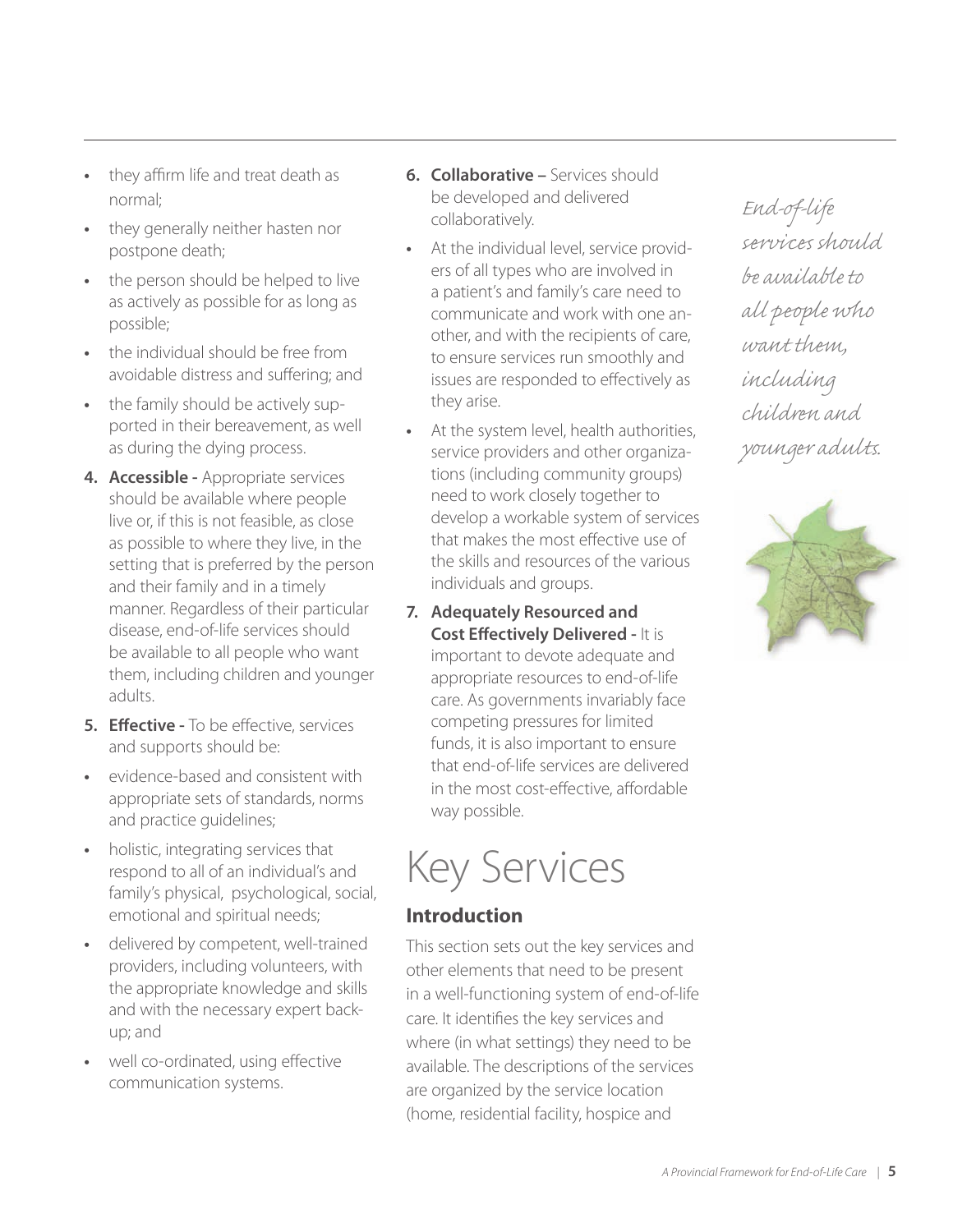*There is a*  $recwving process$ *that all care team members, as well as planners and managers, are advised to consider.* 



hospital), but it should be noted that many of the services need to be available across all settings. There is also some guidance on how the various services can best be delivered (for example, the characteristics that are likely to make the services as effective as possible).

This framework is not intended to be prescriptive in terms of exactly how services should be organized or delivered in any particular location. It is appropriate that health authorities and other local groups have the flexibility to determine how end of-life care can best be delivered. This allows health authorities to plan for the particular characteristics of the communities and services for which they are responsible, provided the services are consistent with the overall principles and objectives outlined in this document.

Finally, although overall targets for the shift to fewer deaths in hospital are being established, it is also reasonable that the rate at which those shifts can occur will vary from place to place. The pace at which increasing proportions of patients can be supported in community settings will need to be monitored and reassessed over time. This will occur as the networks of end-of-life services develop and as the public becomes more accustomed to the services and options available to them. It will be important to ensure that, in all parts of the province, end-of-life services for all who can benefit from them are being attended to, developed and improved, in line with the overall directions established in this framework.

### **Cycle of Care**

End-of-life care begins whenever it becomes clear that a person has a deteriorating illness that will lead to death. It continues until the family members have been supported in their bereavement. Throughout the many therapeutic encounters that occur, there is a recurring process that all care team members, as well as planners and managers, are advised to consider. This process is set out in the Model to Guide Hospice/Palliative Care produced by the Canadian Hospice Palliative Care Association (2002) and summarized here.

The first stage in the process is **assessment**. This includes continuing assessment by the care team of the individual's and family's various health and other needs, as well as assessment of their capabilities and preferences.

The second stage is **information sharing**. This involves the provision of clear, objective information to the patient and family by the care team and, in turn, the continuing responses of the patient and family to the situations they face and the information they have received.

The third stage is **decision making**. The patient and family are supported to make their own decisions regarding the care and services they do, and do not, wish to receive, both at that time and in the future.

The fourth stage is **care planning** based on the various needs identified and the decisions made regarding care options and preferences.

The fifth stage is **care delivery**, in response to current and anticipated needs and as guided by the care plan.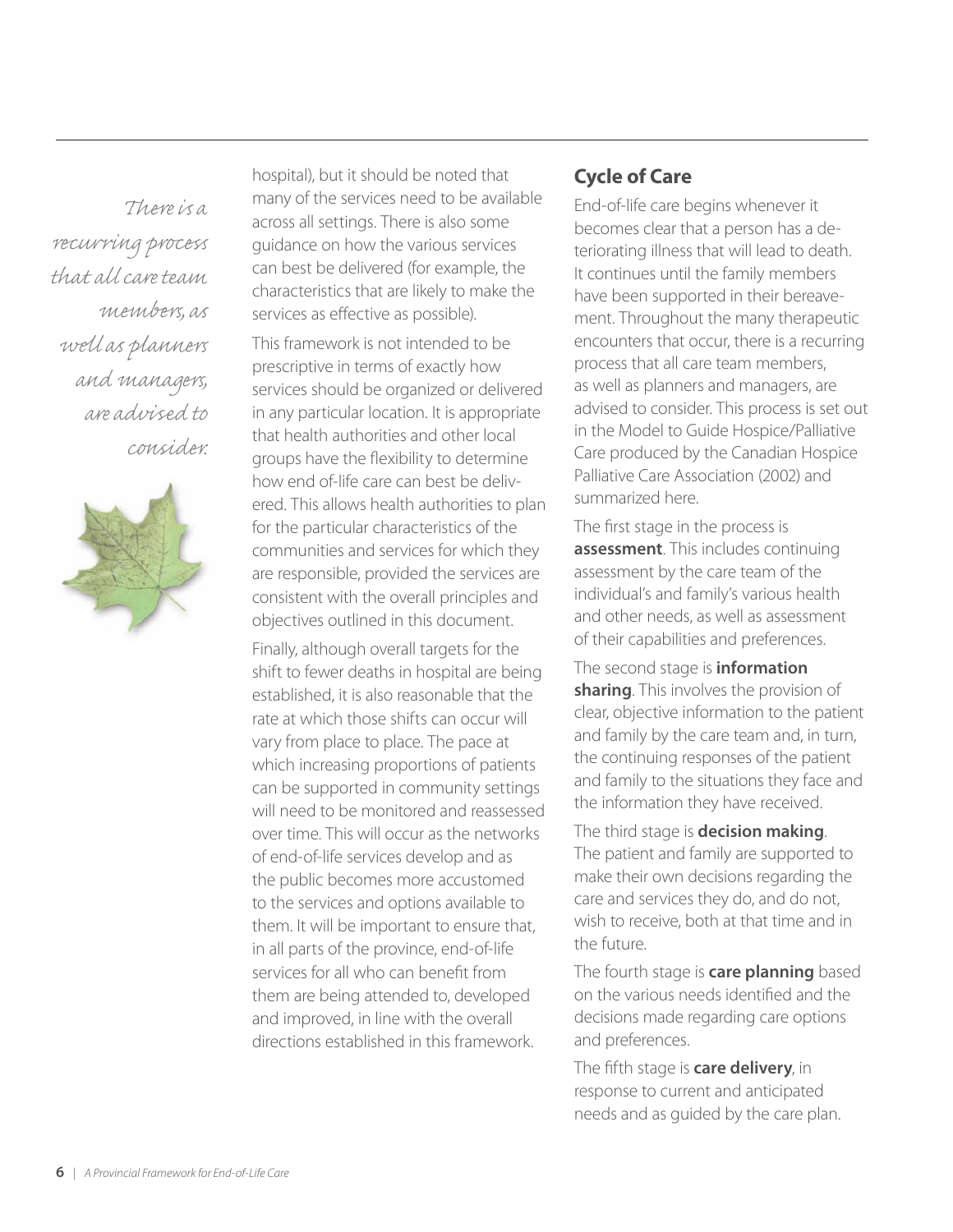The final stage is **confirmation**. This stage is a continual checking back to see whether things are proceeding according to the established plans and preferences and that previous assumptions are still appropriate.

The different elements of this cycle will receive more or less emphasis, depending on the nature and timing of the particular service being provided. The overall effectiveness and comprehensiveness of the system of end-of-life care will be improved if all of these stages are kept in mind throughout the design and delivery of end-of-life care.

### **Home-based Care**

#### **Preparation and Advance Care Planning**

At a suitable, reasonably early stage, once it is clear that a person's illness is likely to be terminal, a care provider needs to begin the process of preparing the patient and family for the end of life and the decisions they will need to make along the way. This will usually occur when the individual is at home or in a residential facility. The first professionals involved at this stage will usually be primary care providers.

The family and individual need to be given, and referred to, information concerning:

- **•** the likely course of their disease;
- **•** the full range of needs they are likely to encounter (psychosocial and practical, as well as health-related);
- **•** the services that will be available if needed; and
- **•** the choices they will be able to make.

Individuals need to be encouraged to consider, in advance, the likely future options for care. They also need to be encouraged to express, by means of advance directives, their preferences for the care they do and do not wish to receive.

At this stage, caregivers need to decide on the likely members of the care team that will be required, the roles that the patient and family members will play and the means of communication and co-ordination of services. The team should include all of the formal caregivers (including community groups and volunteers) and informal caregivers (family and friends) who will be available to help.

### **Pain and Symptom Management**

The management of pain and other distressing symptoms is one of the primary concerns in end-of life care. Care to keep the patient in comfort will usually be provided by a combination of physician(s) and home care nurses, with assistance from other formal and informal caregivers, within clearly established parameters and in accordance with clearly documented and communicated plans. For many patients, this type of care may be required around the clock in the days prior to death.

In many cases, the primary care providers will need to consult with specialist clinicians who can advise on any issues that require their level of expertise. On occasion, palliative specialists may need to step in, usually temporarily, to assume direct responsibility for the patient. The nature of this specialized clinical assistance is described further below.

*Individuals need to be encouraged to consider, in advance, the likely future options for care.*

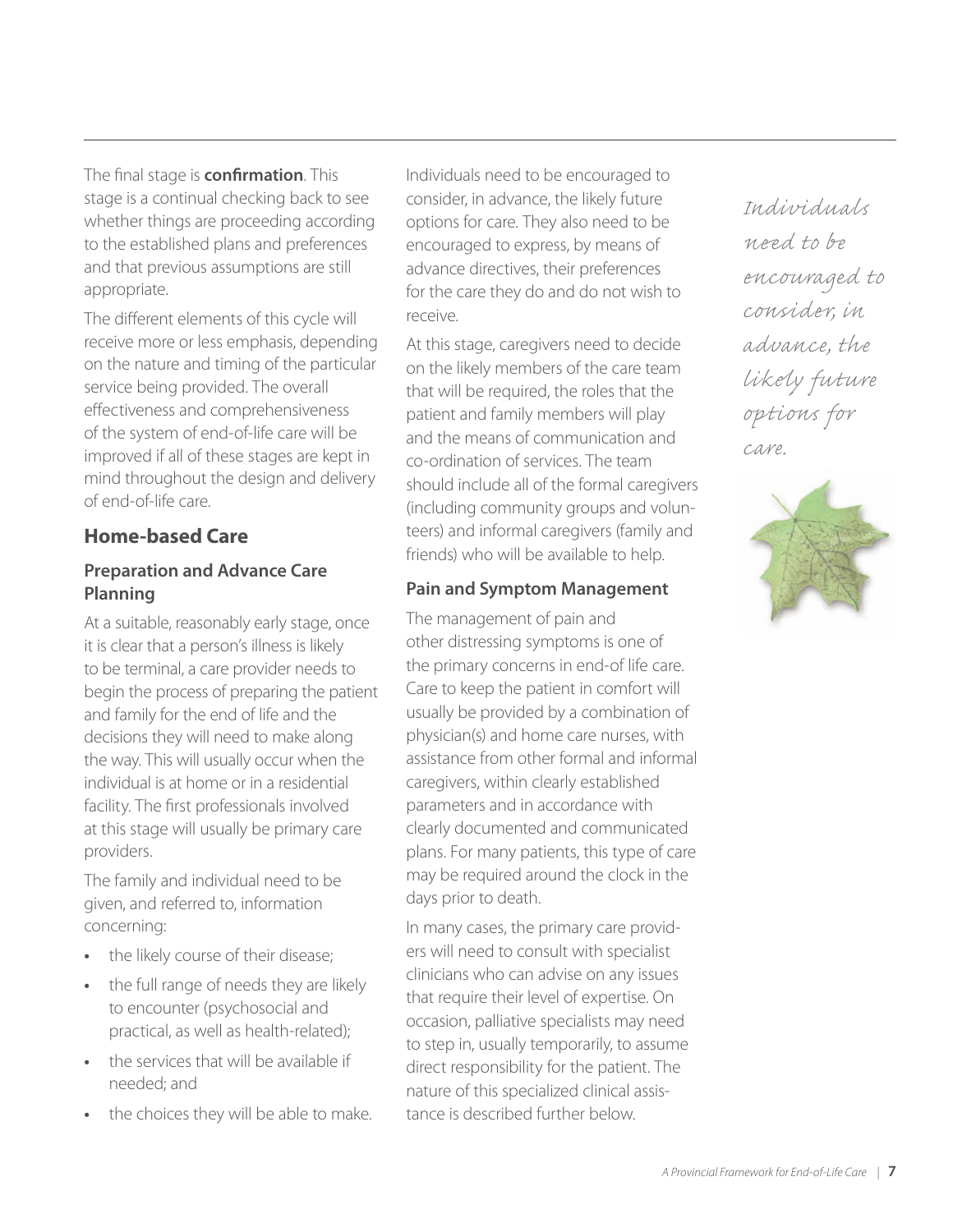*Out- -hours su ort will most likely be provided*  through specially *trained staff reached through a general su ort line, such as BC NurseLine, or by acc to a local, on-call palliative service.*



The clinicians with primary responsibility for pain and symptom control, especially where these concerns are more severe, will generally be guided in their practice by established clinical tools such as assessment protocols, clinical practice guidelines and best practices.

#### **Psychosocial, Spiritual and Bereavement Support**

As well as dealing with clinical issues, the patient and family have a variety of other needs that must be met. Community groups (such as hospice societies, religious and cultural organizations), in accordance with the various preferences of the patient and family, are often the primary providers of these types of support. It is important that respective roles are clear and that there is regular communication and effective co-ordination. Team members also need to be sensitive and responsive to how the patient and family members are coping.

#### **Support for Informal Caregivers**

People who are dying, and especially their families, need assistance with a number of practical issues and activities at a time when they have a great deal to cope with.

Family members will often need a break from these demands. It is important that they are able to get respite services when they need them. Respite should be available in a flexible manner that meets the family members' and patient's needs, both in the family home and in other settings.

Depending on the availability and health of family members, home support is often required to assist the individual and family with personal care and household needs. In the more intense stages, as death approaches, and as with most team members, home support workers may need to be available around the clock.

#### **Financial Support**

Appropriate team members also need to assist the family with various financial and administrative concerns. They include enrollment in the B.C. Palliative Care Benefits Program, which pays for related medications, and with obtaining necessary equipment and supplies.

### **Specialized Support and Backup**

The family, patient and care providers need effective, reliable access to a range of specialized consultation and support services.

**Crisis Response –** This is one of the most important elements in allowing a significantly higher proportion of people to die at home, rather than in hospital. Crisis response entails the availability of specialist caregivers, around the clock, who can respond as necessary when urgent care concerns arise that are beyond the skills or comfort of the primary and family caregivers.

**Specialist Consultation –** In a similar manner, primary caregivers need easy access to specialized consultation from palliative experts (not necessarily in a crisis situation) so they can continue to manage the patient's changing needs. This consultation may occur by telephone and other electronic means. On occasion, it may require palliative experts to become directly involved.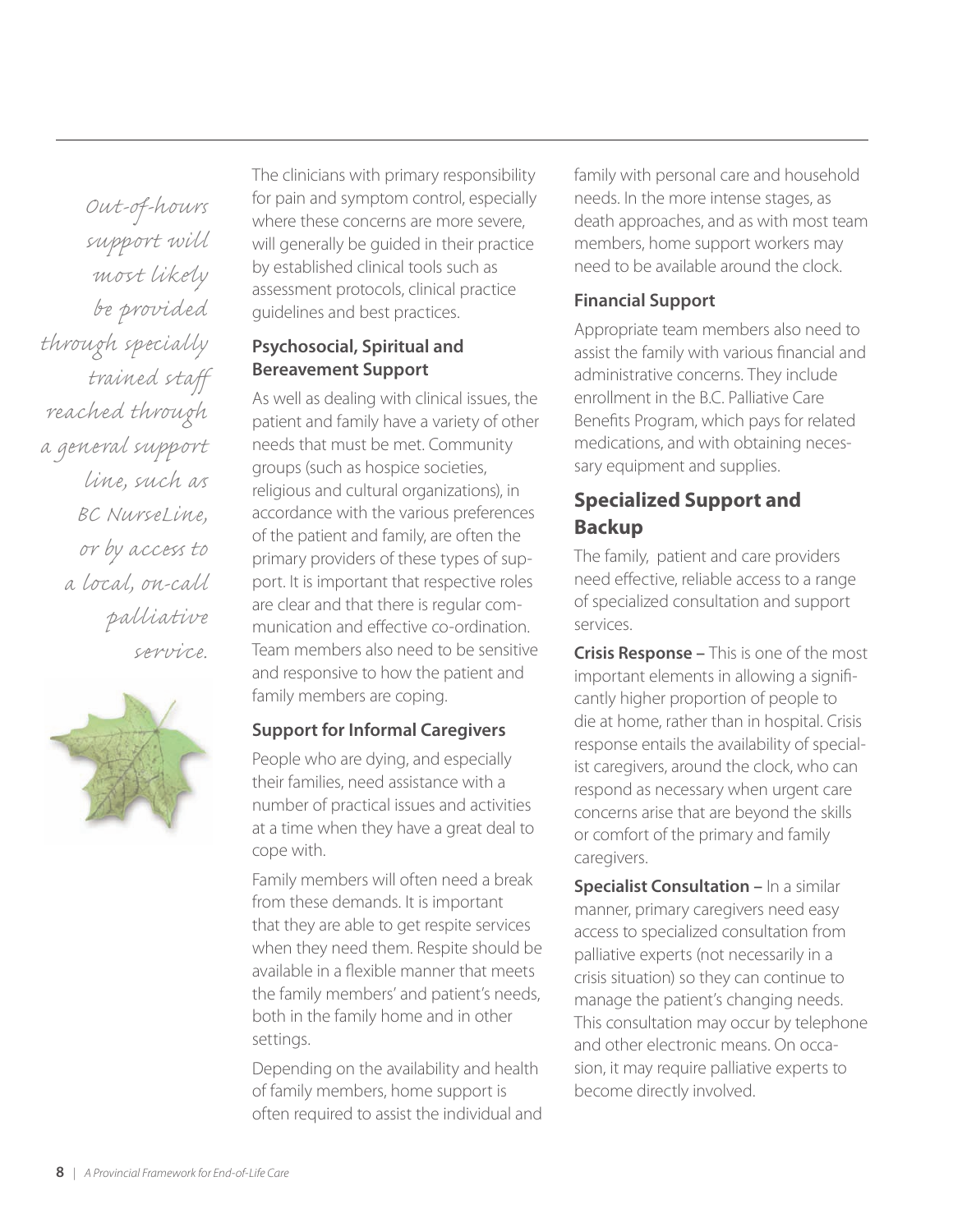**Patient and Family Support – Patients** and their families, who are registered as part of an end-of-life program, also need to have access by telephone to information and support to help them deal with situations that arise when the primary caregivers (such as home care nurses) are not with them. The process for getting the necessary support may take a variety of forms and may be different in regular, compared to "out-of-hours," periods. Out-of-hours support will most likely be provided through specially trained staff reached through a general support line, such as BC NurseLine, or by access to a local, on-call palliative service.

#### **Access to Specialized Hospitals and Hospices**

Patients whose end-of-life needs can, for the main part, be met at home must be confident that, if they do need the specialized diagnostic and treatment services only available in a hospital, they will have ready access to the appropriate services. They must also have good access to a residential hospice if this is needed, either following a hospital stay or from home. The services provided in these settings are described further below. An important consideration is that the various services are organized and managed in an integrated fashion, so that movement from one setting to another (including returning home if hospital care is no longer needed) is timely.

### **Residential Care**

Approximately a quarter of the people who die each year in British Columbia die in the residential care facility that is their final home. With enhanced support, most facility residents who now die in hospital could also be supported to spend their remaining time in their residential care facility. With some obvious differences, such as the composition of care teams, most end-of-life services required in residential care facilities are similar to those described for home-based care.

End-of-life care in residential facilities should be planned and managed much as described above, including:

- **•** appropriate advance care planning;
- **•** pain and symptom management;
- **•** psychosocial support;
- **•** specialist support and backup; and
- **•** access to specialized medications and equipment, similar to those available to patients participating in the B.C. Palliative Care Benefits Program.

The regular services available in residential care facilities need to be supplemented, as necessary, to make it possible for quality end-of-life services to be provided to residents who do not need the intensive diagnostic and surgical/medical interventions only available in acute care hospitals.

### **Hospices**

Care in a residential hospice (either freestanding or attached to a hospital, residential care or similar facility) will be appropriate for those :

- **•** who need regular assessment and treatment changes that do not require the full facilities of a hospital;
- **•** where services cannot be provided at home; or
- **•** where the patient does not wish to die at home.

The composition  *care teams will vary, according to the organizational characteristics the hospice and the range*  services provided.

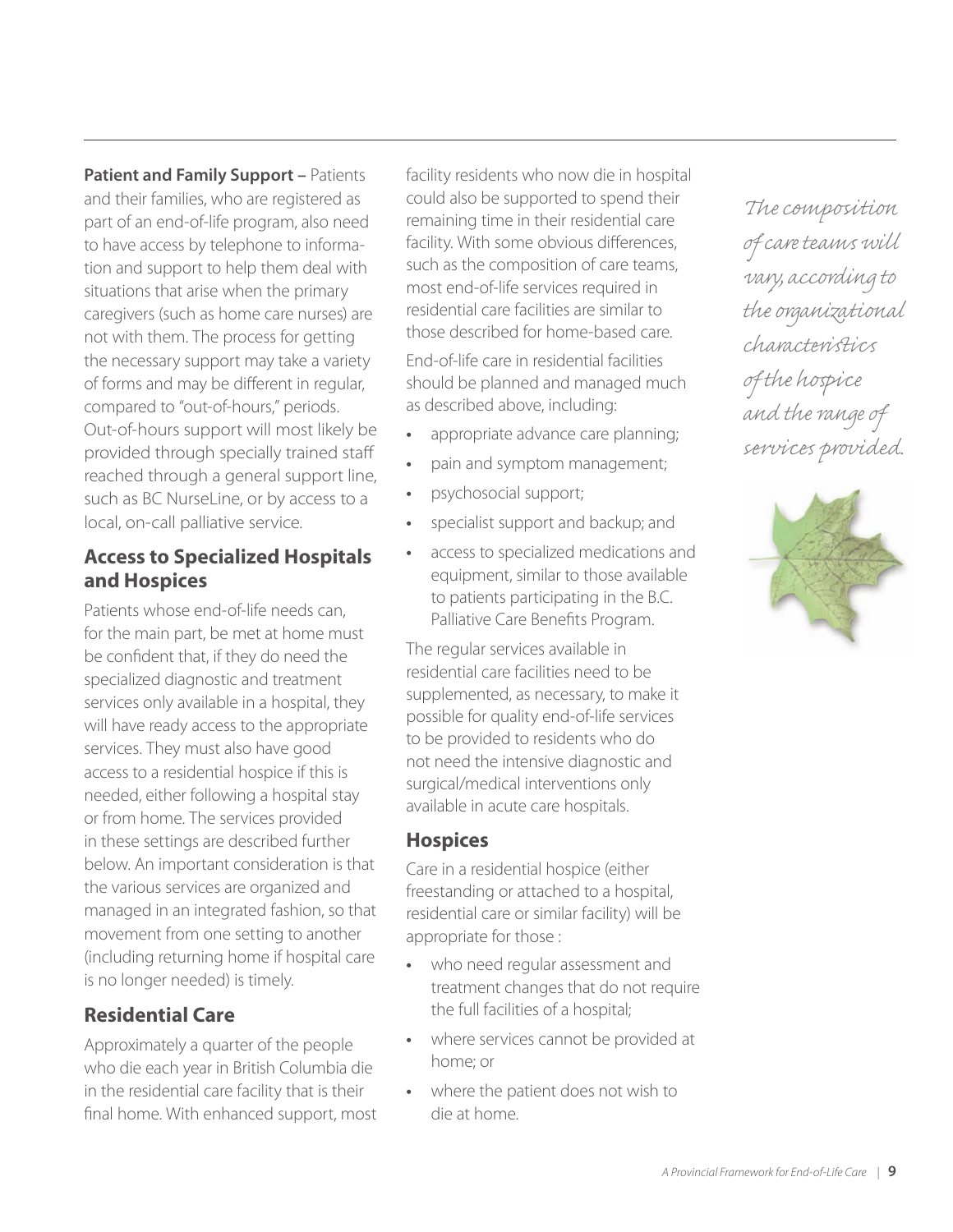*The team includ the patient, family members and ® her informal caregivers and all formal caregivers.*



Again, the overall set of services required is similar to those described above. The composition of care teams will vary, according to the organizational characteristics of the hospice and the range of services provided. Nevertheless, hospices should all meet appropriate standards, such as those set by the Canadian Council on Health Services Accreditation. As well, there should be a consistent approach to admission, service provision and client charges.

#### **Hospital-based Services**

Even when community services are available, there are patients whose conditions and symptoms require the specialized services of a hospital for some period(s) of time. These periods may or may not include their death. Patients usually require this level of service if they need frequent, specialized, highly skilled assessment and interventions that may include access to diagnostic and treatment services only available in a hospital. The exact nature of the hospital services available will vary depending on the type of hospital and the needs of the patient. They may include care in a specialized palliative care unit or a more general area of the hospital.

These specialized hospital services need to be well co-ordinated. Good communication must be maintained with the members of the community team, including the family, so that the individual's and family's quality of life are maintained. It is also important in case the patient's condition stabilizes sufficiently that they can return home, to a residential care facility or hospice.

#### **System Characteristics and Organization**

The previous sections described the services that should be available and the various settings in which they may be provided. This section identifies some of the key elements in terms of how the services are organized and delivered in order to create an effective, seamless, integrated system of end-of-life care. While health authorities, service providers and community groups will retain the flexibility to determine exactly how services can best be organized in their areas, the following elements should be considered and incorporated in their planning.

#### **Co-ordination**

As with many other types of care, such as the management of chronic diseases, effective co-ordination of end-of-life services is critical. It is also widely accepted that an interdisciplinary team approach is the preferred way of delivering end-of-life services that are effective and comprehensive.

At the level of an individual case, effective co-ordination is best achieved by ensuring that all members of a care team are identified, share common information about the patient's and family's needs and have clear roles, as well as a means of recording and communicating important information. The team includes the patient, family members and other informal caregivers and all formal caregivers (family physician, specialist physicians, nurses, other professionals and staff and/or volunteers from community organizations). It will generally be helpful to identify a leader for both the formal and the informal caregivers.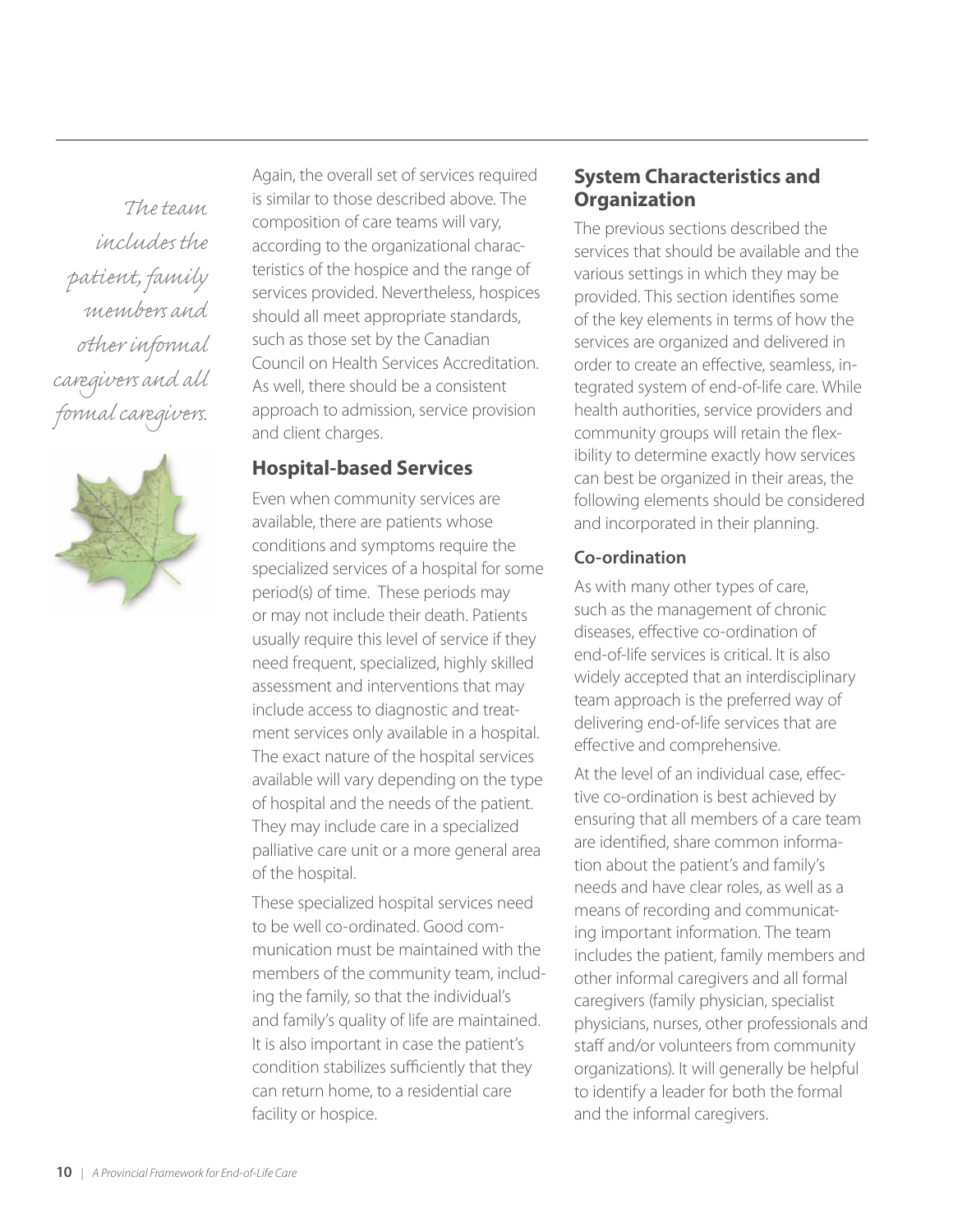At the system level, co-ordination is accomplished by developing recognized networks of practitioners, agencies and disciplines. The form of these networks may vary from place to place. In some cases, formally established interdisciplinary staff teams may provide expertise and support across different settings. In other cases, the networks may be accomplished by making connections among a range of separate individuals and organizations. The important thing is that the various players are connected, have clear roles and good means of communication.

A common system of referral and registration in an end-of-life program will generally be desirable. All professionals should also have access to, and make use of, a common set of educational materials and clinical tools, as well having access to expert backup at all times for consultation and advice.

#### **Support for Professional Caregivers**

In addition to receiving expert consultation as necessary, it is important to recognize that professional caregivers who spend a lot of time dealing with dying patients and their families will also have their own needs for psychosocial and other support. These needs should be acknowledged, met and taken into consideration when planning end-of-life care. The needs of formal caregivers who provide services week in and week out will be different from the needs of informal caregivers, who are generally involved throughout the end of life of a family member. Both sets of needs must be recognized and addressed.

#### **Information**

The availability and flow of various types of information must be carefully managed in order to deliver good end-of-life care.

At the more general level, members of the public need:

- **•** access to good information on the nature of end-of-life care;
- **•** the issues they or their loved ones are likely to face;
- **•** the choices they will have and the means of expressing those choices, such as through advance directives;
- **•** the types of service and support they can expect to receive;
- various benefits available and any costs involved; and
- **•** how to go about preparing for the end of life and obtaining services.

This kind of information needs to be available in a number of forms. They may include pamphlets, brochures, booklets and similar written materials in various languages and, through the Internet, in electronic form.

At the level of patient information, care teams need to be able to access timely and accurate patient information and to be able to exchange this information efficiently with all staff involved in a person's care, including staff at other settings (such as hospitals). The systems that are set up to accomplish effective management of patient information will vary. Effective co-ordination and good continuity of care will generally suffer if good systems are not in place.

*Care teams need to be able to acc timely and accurate patient information and to be able to ° change this information effi ciently with all staff involved in a person's care.*

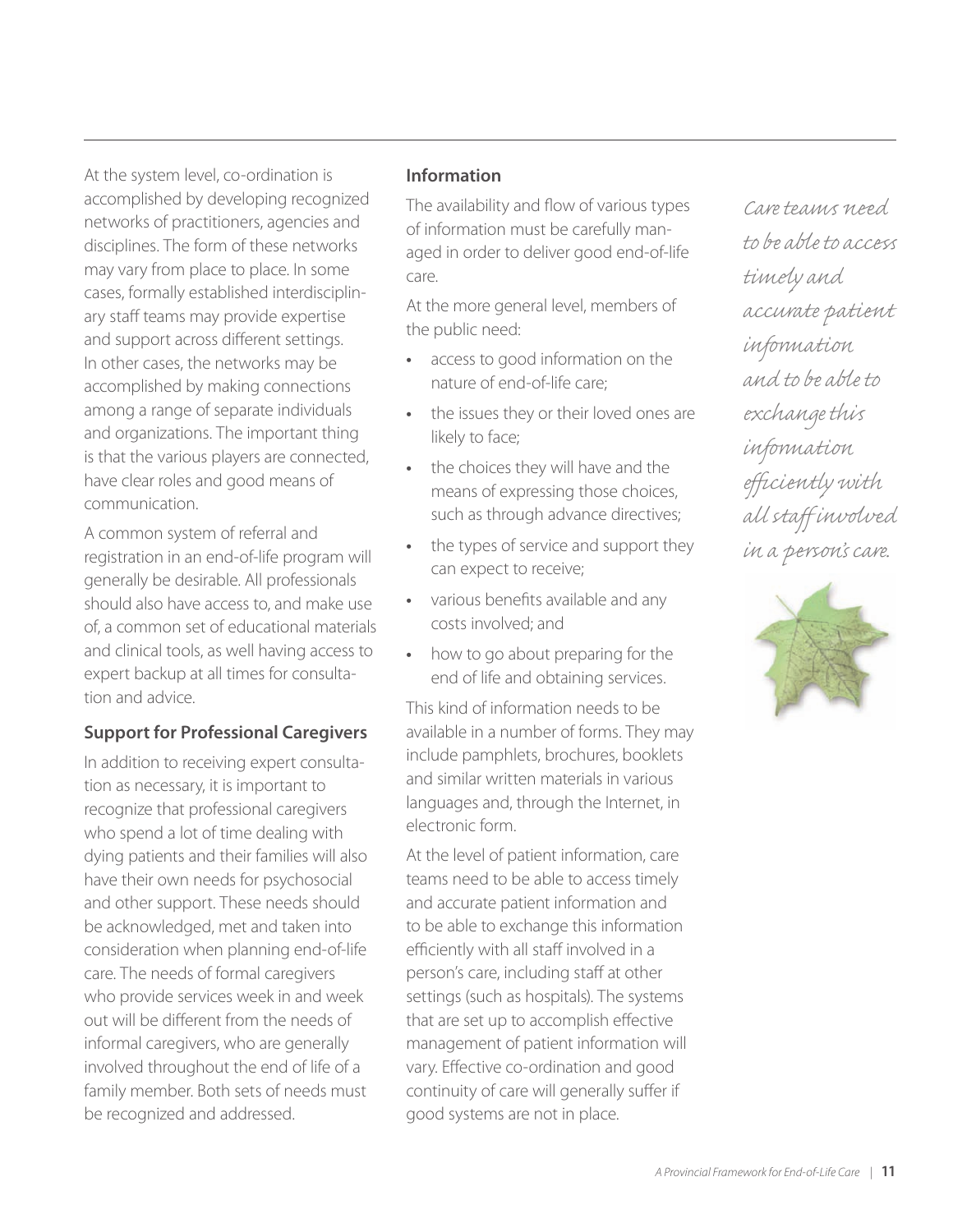#### **Education**

 $This framework$ provides direction *and guidance to help ensure that high quality end- -life care will be available to all British Columbians through the mainstream provincial health stem.*



Professionals need two broad types of education. First, all health providers who are likely to have some involvement in end-of-life care need improved education on this subject as part of their basic training and as part of their continuing education.

Second, as end-of-life care systems evolve and as the number of people dying increases in the coming years, there will be a need to educate and train more specialized health providers. These include specialist palliative physicians, clinical nurse specialists, nurse practitioners and others. Further in depth training will also be required for generalists, such as family physicians, who take a particular interest in this type of work.

Volunteers, such as those attached to local hospice societies, also need to receive appropriate education to support them in their important role with dying people and their families.

#### **Research and Evaluation**

End-of-life services can be enhanced if services and related issues are actively researched and evaluated. British Columbia has a number of university departments with interests, and a wide range of perspectives, in this area, such as medical, nursing, health service delivery, psychological and sociological. Healthy interchange between these groups and those engaged in service delivery will stimulate improvements and innovation in end-of-life services.

# Roles and Responsibilities

The overall objective of this framework is to provide direction and guidance to help ensure that high quality end-of-life care will be available to all British Columbians through the mainstream provincial health system. Many different organizations and agencies are involved in end-of-life care. This section lists the general roles and responsibilities of each.

#### **Government**

The Government of British Columbia is responsible for providing leadership and setting the overall direction for the health system. This includes setting out policy, making legislative changes (laws and regulations), allocating funds to organizations and individuals who provide services and monitoring their performance, as well as the general progress of the health system.

Publication of this provincial framework provides government's overall direction for end-of-life care. Further direction is being provided to health authorities to identify more specific expectations and requirements.

Government is responsible for legislative changes, within its jurisdiction, that are necessary to improve end-of-life care, such as the regulation of residential hospices.

Government is also responsible for overall funding of the health system, including end-of-life care. As well as funding health authorities to deliver services, government retains direct responsibility for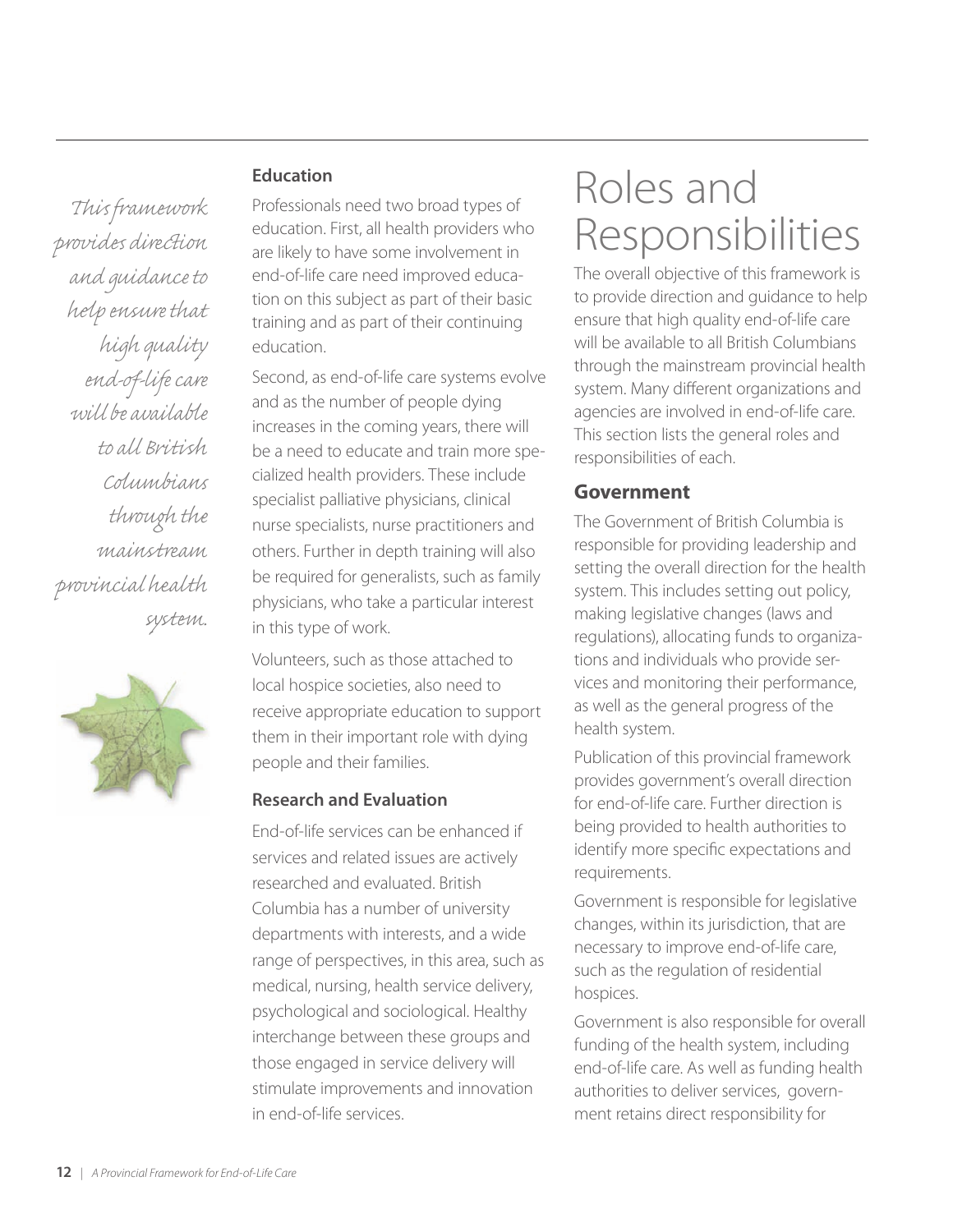funding some services that are essential to end-of-life care. These include physician services, ambulance services and PharmaCare.

Finally, in order to monitor end-of-life care, government needs quantitative and qualitative means of determining what changes are occurring and the results of these changes for people who need these services.

### **Health Authorities**

Health authorities are responsible, at the local and regional levels, for organizing and delivering most health services, including most end-of-life care. Some related services (for example, home care nursing, hospital-based services and services in some residential facilities and hospices) are provided directly by health authority staff. Other services are funded, wholly or partly, by the health authority, but delivered by separate organizations or individuals. They include some community-based support services, some residential care and home support services and most hospices. Finally, there are some important end-of-life services that have no formal connection to the health authority. They include care provided by most family physicians and pharmacists, the ambulance service and a wide range of support provided by community groups. These services also need to be incorporated into the health authority's planning and service delivery.

Each health authority is responsible for assessing current end-of-life care in their area and planning and implementing changes to improve those services. Health authority staff will generally be in the best position to pull together

the many individuals and organizations involved. They are also best able to establish the connections, relationships and networks of care necessary to make end-of-life services work in an organized, integrated way.

Health authorities must also play the critical role of managing the process of enhancing services to allow a higher proportion of people to die in their homes, including residential care facilities, or in hospice.

# **Health Professional Groups**

Family physicians, and some specialists, are critical members of end-of-life care teams, as are a variety of other professionals. Local, regional and provincial physician and other health professional groups, as well as individual practitioners, will need to work with health authorities, government and others to ensure professional services are organized and delivered in a way that supports high quality end-of-life care.

# **Other Partners and Groups**

Most parts of the province have community organizations devoted to providing assistance to people who are dying and their families. These groups usually depend on community support and fundraising, along with the efforts of volunteers, who are often the major source of psychosocial and bereavement support for dying people and their families. These organizations have an essential role in end-of-life care. Their efforts need to be fully integrated with other end-of-life services. Other groups with an interest and expertise in end-oflife concerns of particular populations

*The Canadian Council on*  Health Services *Accreditation has developed standards for the delivery hospice palliative and end- -life care.*

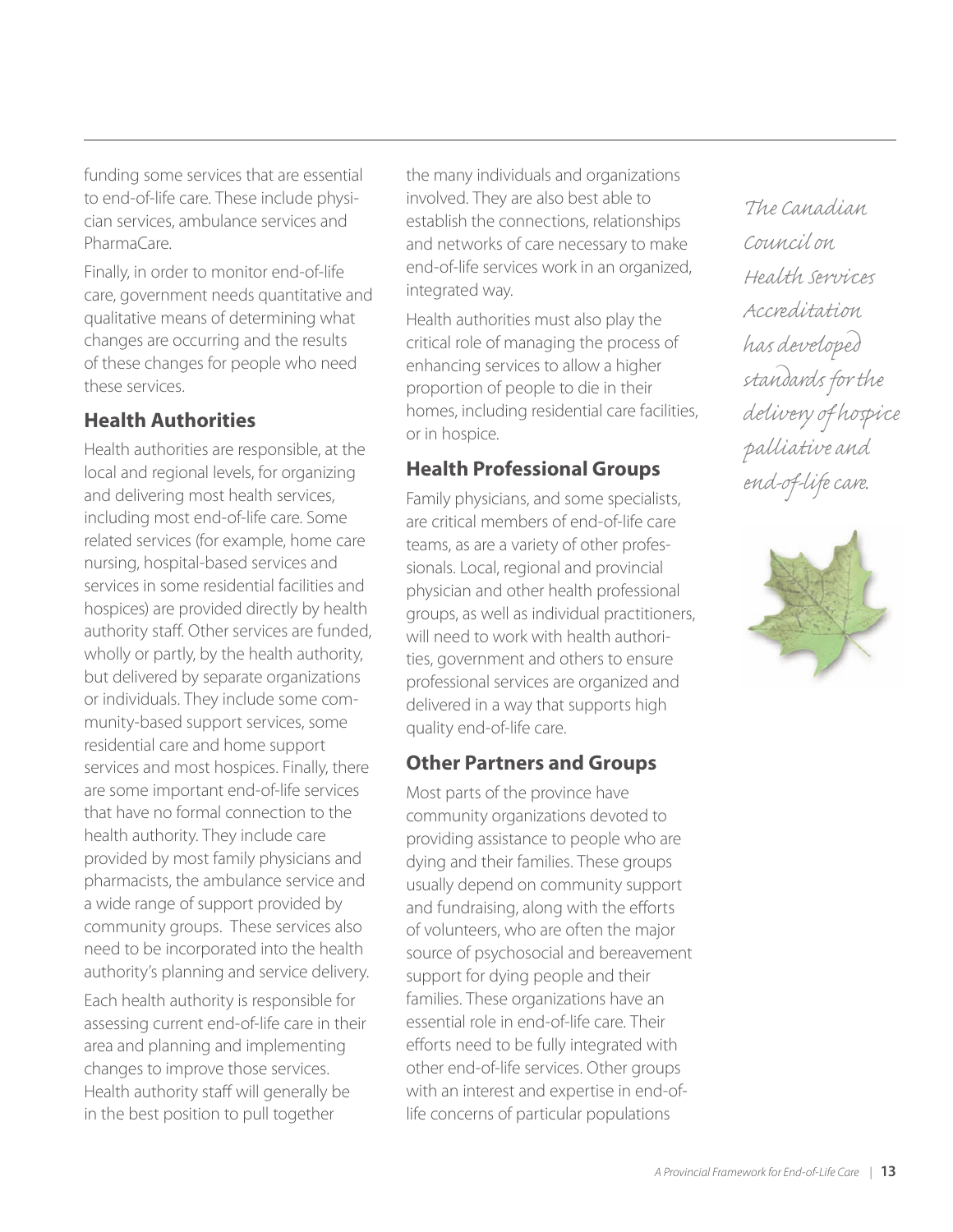*This framework is an important component in the commitment*  to better *end- -life care.*



must also have their needs incorporated into system improvements. Children and youth, and their families, have special end-of-life needs that must be recognised and addressed. Other populations it is important to address include aboriginal people, other ethnic groups, people with HIV/AIDS, street people and those living in poverty.

# Accountability

Government is ultimately accountable to the people of British Columbia for the quality of health services in this province, including end-of-life care. The Ministry of Health, in turn, holds health authorities accountable for the delivery of those services they are funded to provide. This accountability is regularly exercised through the provision of direction (accompanying their budgets), the signing of performance contracts and specified reporting requirements.

As part of health service redesign, the Ministry is requiring health authorities to develop plans consistent with the principles, key services and other contents of this framework that improve end-of-life care. Quantitative indicators reflecting progress in end-of-life service delivery are included in the performance agreements between the Ministry of Health and health authorities, as well as in the Ministry's annual service plan.

The Canadian Council on Health Services Accreditation has developed standards for the delivery of hospice palliative and end-of-life care. These standards, and accompanying reviews, provide another effective means of assessing the progress being made in end-of-life care delivery.

# Conclusion

Government is intent on improving end-of-life care so that all British Columbians have access to quality care services. Although many of the services described in this framework already exist in some locations, efforts continue to link these services within an organized, co-ordinated system of care.

Fortunately, there are many people and organizations in British Columbia who are already active and knowledgeable in this field. The task is to bring these groups and individuals together to formalize, expand and co-ordinate their activities.

Improving a complex set of services like end-of-life care calls for a long-term commitment from all involved. This framework is an important component in the commitment to better end-oflife care. The province expects this framework will serve as an important and useful guide to those who can help to build an end-of-life care system that is second to none.